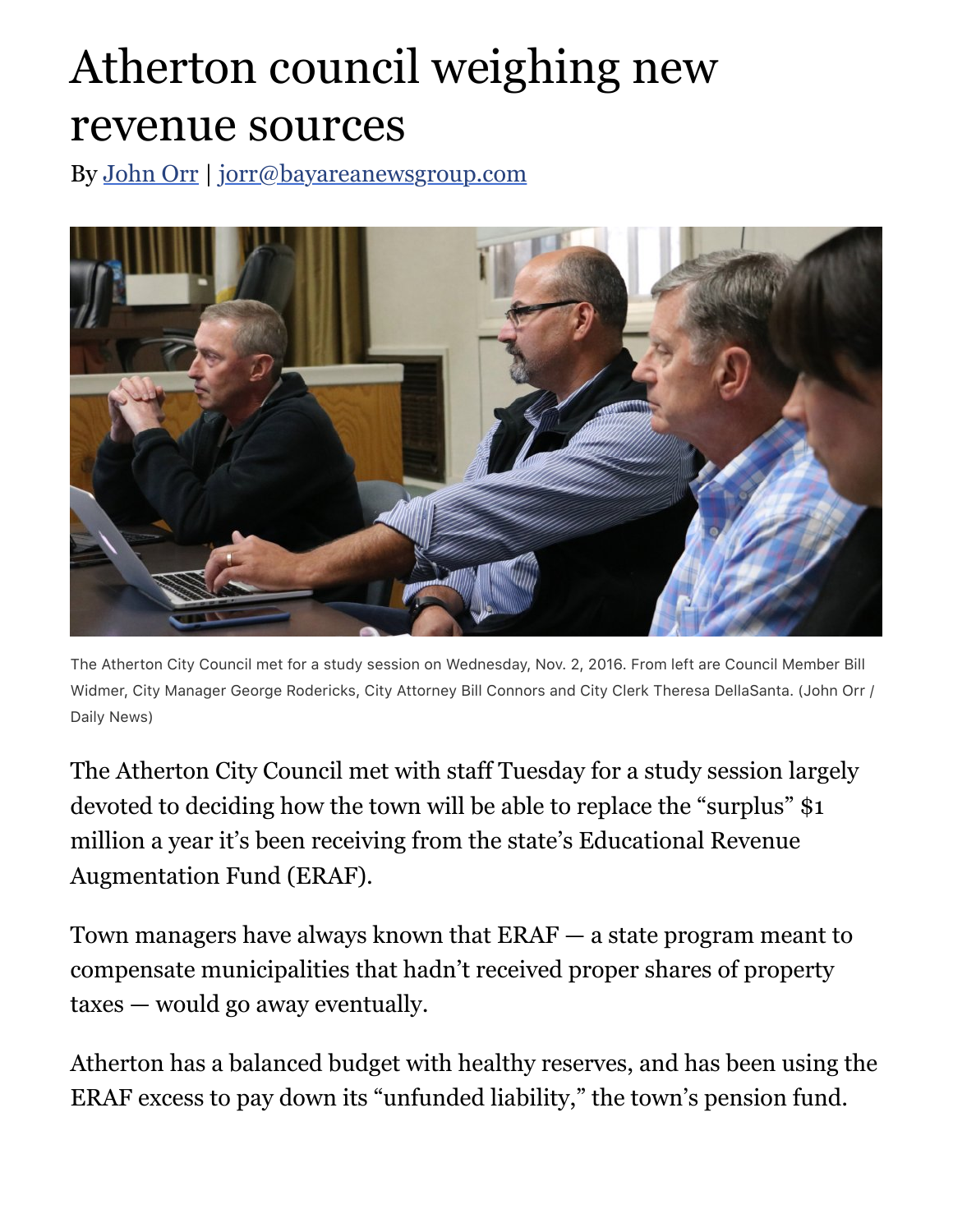The town's finance director, Robert Barron III, opened the meeting by relating that staff had, at council direction, been exploring various means of finding new revenue sources, including possibly levying a business license tax and a retail users tax.



Robert Barron III, Atherton finance director, is shown at Wednesday's Atherton City Council study session. (John Orr / Daily News)

During discussion, council member Bill Widmer said the town should increase the town's sales taxes on vehicles purchased by residents. "We've got the highest numbers of Teslas in the area," he said.

Other possibilities discussed included taxes on food sales, which would impact the Circus Club, and the town's own cafe, if one is built into the new Civic Center as expected; impact fees for damage done to roads during a teardown and rebuild; and raising fees for using Holbrook-Palmer Park, a popular place for weddings.

The town already receives some income from a parcel tax, which was discussed. Renewing the parcel tax will be on the ballot in November of 2017, said City Manager George Rodericks.

Rodericks was instructed to prepare possible action agendas for the City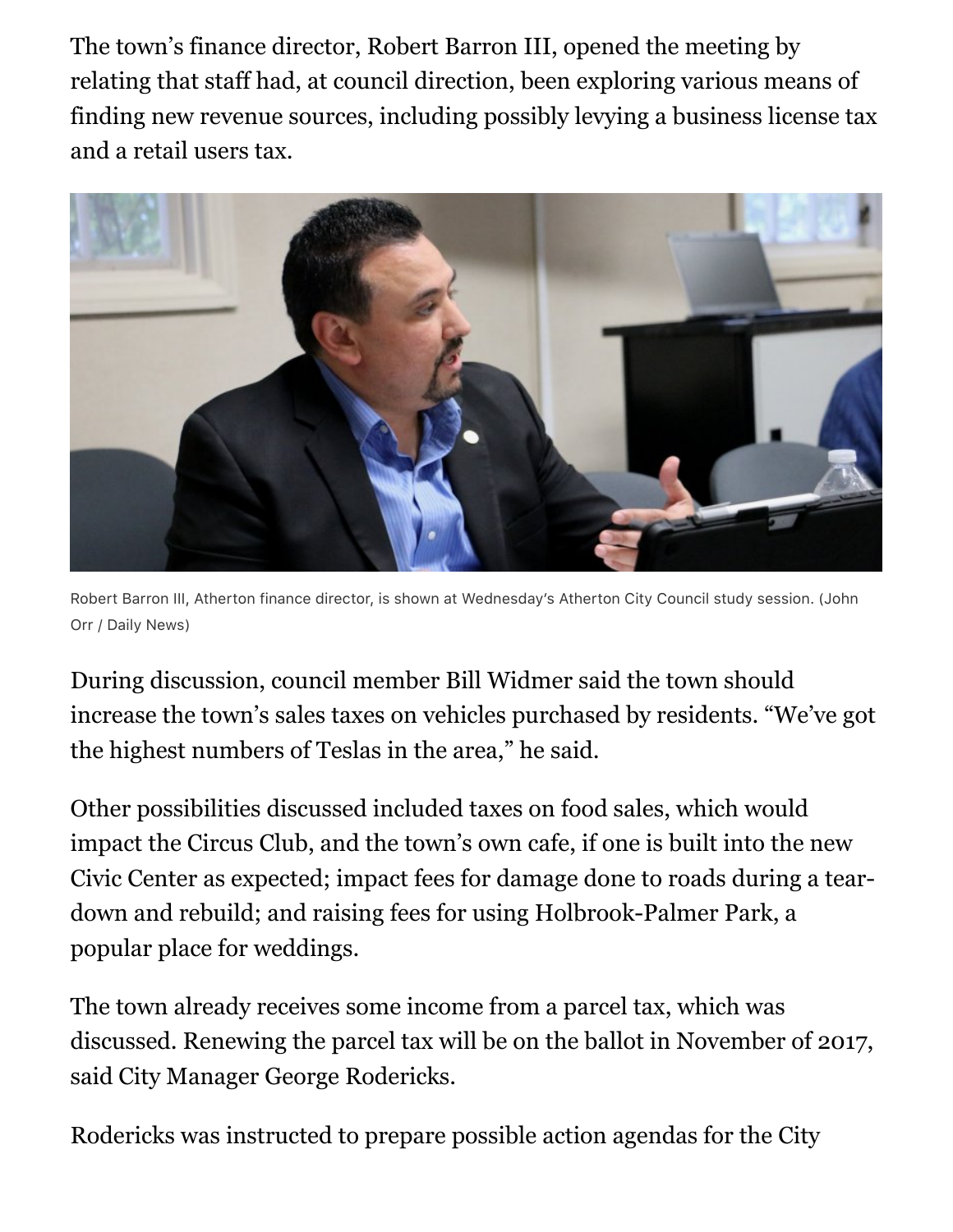Council to possibly impose a utility users tax, a business license tax, and a property transfer tax.

If the council decides to move on those items, they will be brought before the voters.

In another agenda item, the council discussed a "building facilities account" the town once funded, with money meant to be used to replace the aging portable building that houses the planning department. It was funded by a surcharge on permit fees.

But sometime around when Measure L was approved in 2012, the town stopped feeding that fund, which had grown to \$2.1 million. That money can be used for a percentage determined by the size of the planning department, as partial funding for the planned Civic Center. Nobody at the meeting knew why the town had stopped feeding that fund in the first place.

The council and staff agreed that the town should again start stashing money in that fund.

There was also some discussion about the likely need to put something before the voters to modify Measure L in some way, in order to find more ways, in addition to private donations, to fund the new Civic Center.

The council on Tuesday also discussed a recommendation from the Town's Rail Committee that the town sue the state over an issue related to highspeed rail.

Proposition 1A in 2008 allowed the state to issue \$9 billion in bonds to build the high-speed rail system, on the condition that it be built in usable segments that would be fully funded and usable for high-speed travel. But the funding to do that hasn't come forward, and the legislature adopted AB 1889, which redefined what would be "suitable and ready for high-speed train operation."